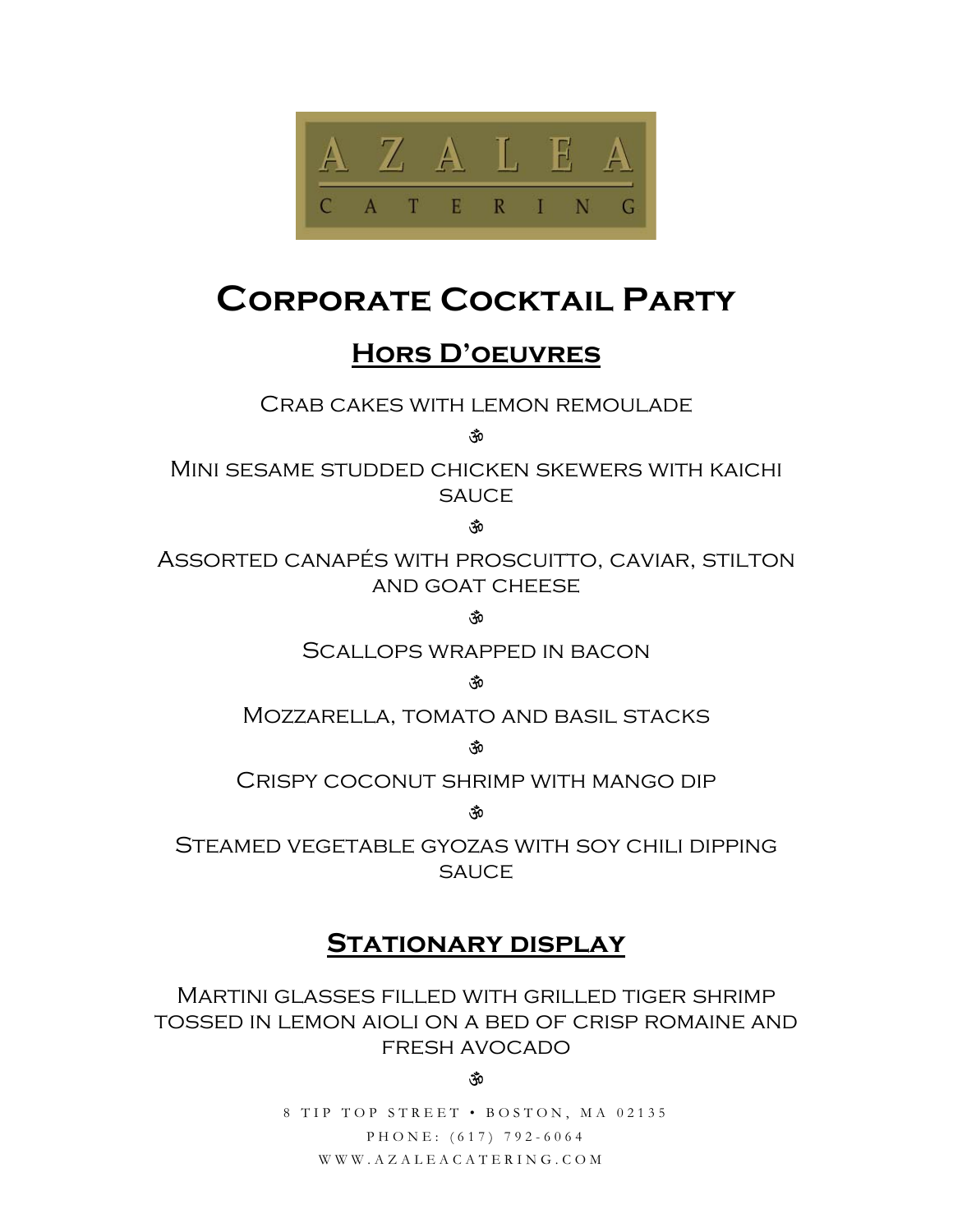### Smoked salmon in Belgian endive with dill and kaffir vinaigrette topped with sour cream

े के

International cheese platter with a soft cheese, hard cheese, blue cheese and semi-soft cheese accompanied by crackers, assorted dips, olives and sliced breads

# **Stationary kebob display**

International kebob display with vegetarian and nonvegetarian selections. Guests can create their own plate by selecting from the following fixings:

hot breads, onion chutney, cilantro and basil pesto, tomato salsa, yogurt dip and grilled vegetables.

#### **KEBOBS**

Italian beef kebob

#### **Ro**

Shrimp creole

#### े के

Reshmi kebob

#### **R**

Tandoori kebob

#### रौं0

Chicken Shaslik

#### G 30

**GYROS** 

#### ै के

#### Tended roasted cauliflower kebobs

#### ্ষ

8 TIP TOP STREET • BOSTON, MA 02135 PHONE: (617) 792-6064 WWW.AZALEACATERING.COM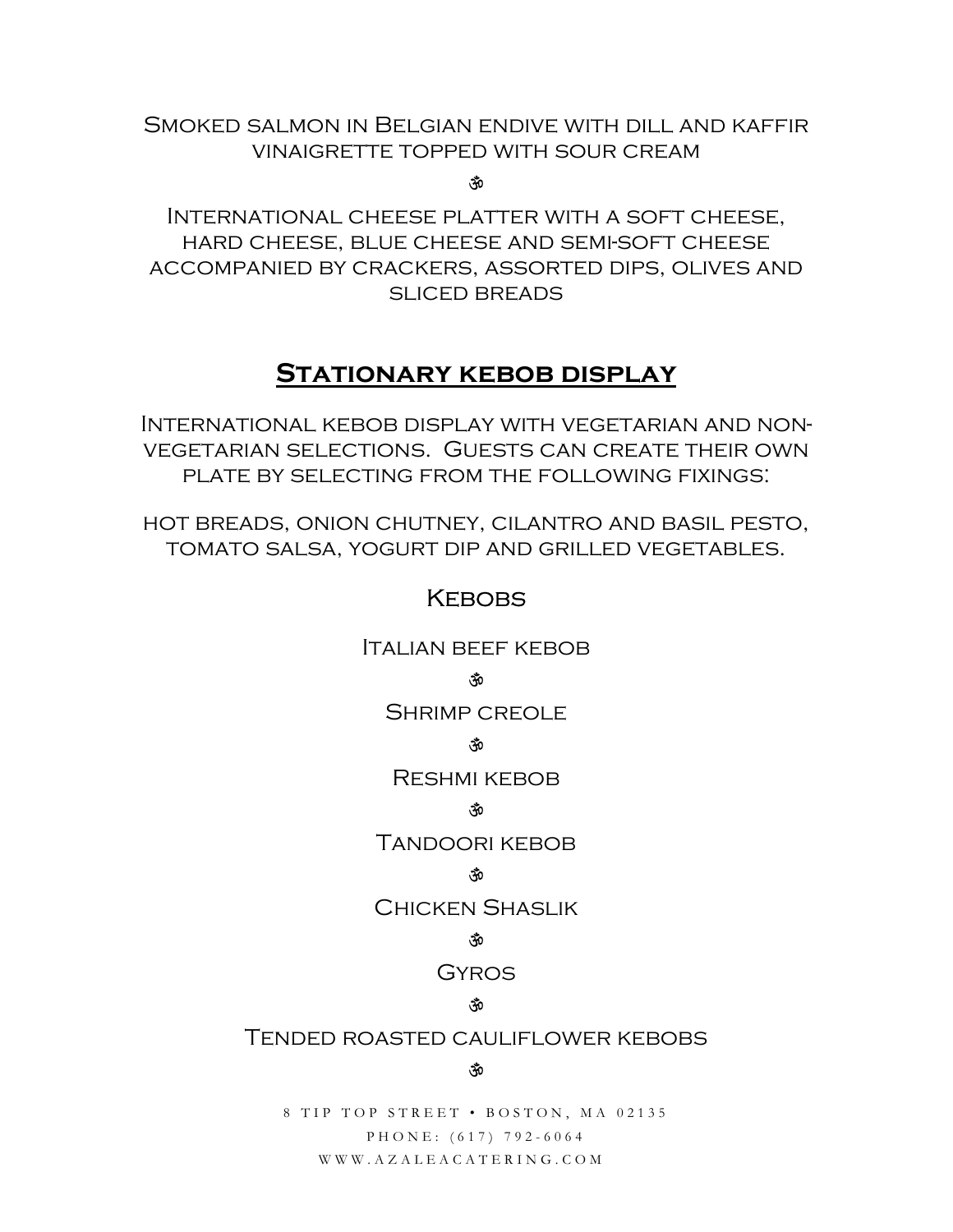Creamy paneer (Indian cheese) kebobs

**À** 

Mint and yogurt baby potato kebobs

# **Dessert display**

MINI FRUIT TARTLETS

 $\hat{\mathcal{R}}$ 

Mini éclairs

#### $\boldsymbol{\hat{w}}$

Mini pumpkin cheesecakes

े के

Mini crème Brulées

ক

Mini affogatos in espresso cups with vanilla bean **GELATO** 

# **Crepe station**

Crepes with assorted fillings. Guests can make their own dessert by selecting from the following:

WARM CHOCOLATE SAUCE

#### **RD**

Whipped cream

#### GÔ.

Strawberries in liqueur

#### Ŵ

Toasted hazelnuts

8 TIP TOP STREET • BOSTON, MA 02135 PHONE: (617) 792-6064 WWW.AZALEACATERING.COM